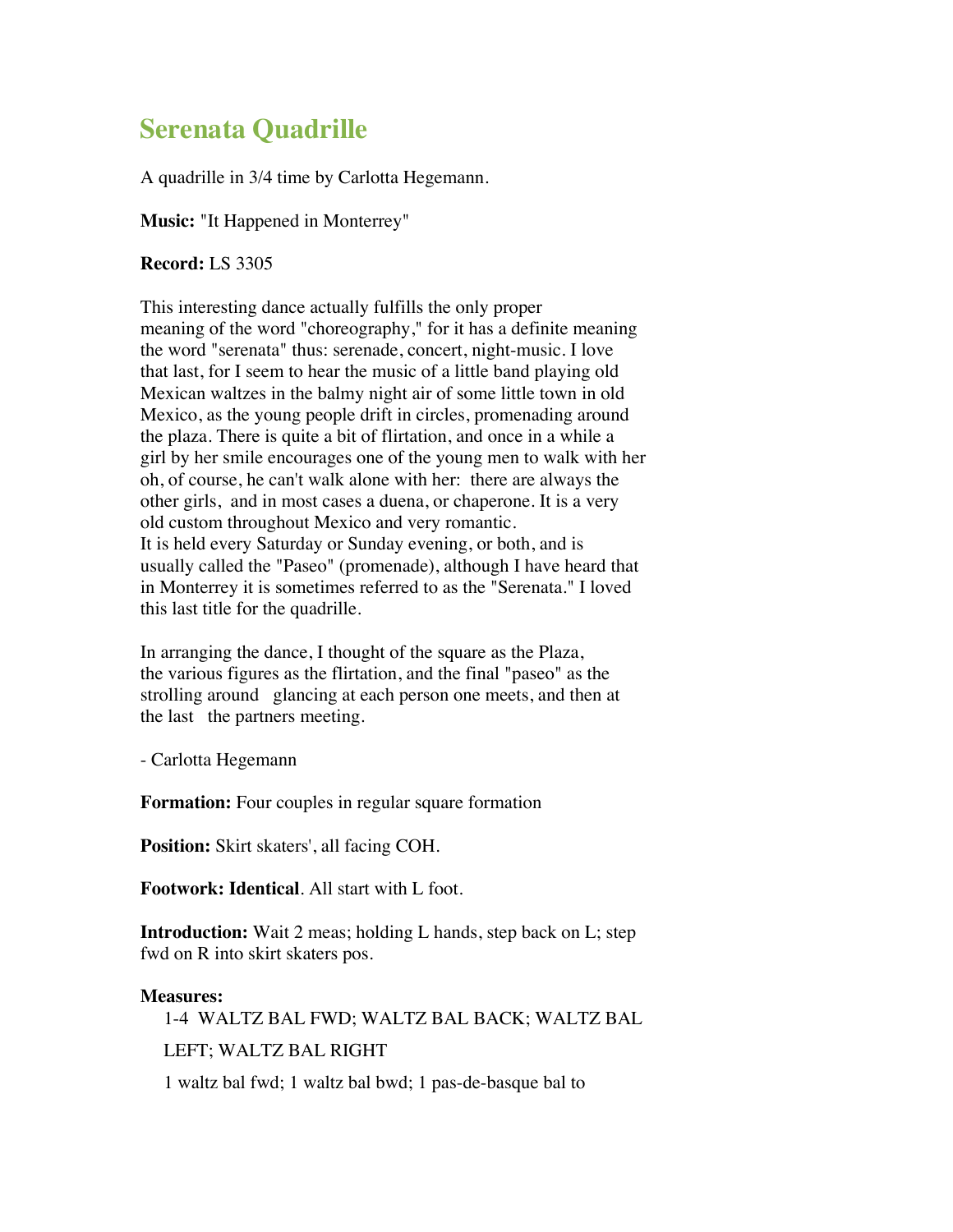the L; 1 pas-de-basque bal to the R all done moving as a couple in skirt skaters' pos.

5-8 BAL FWD; BAL BACK; BAL LEFT; BAL RIGHT Repeat meas 1-4, taking varsouvianna pos twd end of last measure.

9-12 HEAD COUPLES OUT TO R, SIDE COUPLES OUT TO L; PROGRESS; AROUND; BACK TO PLACE

Head couples turn out to the R and face side couples who turn to the L, and the two couples progress full around each other, passing men's L shoulders, back to place, taking 12 steps in all, maintaining vars. pos.

13-16 HEADS OUT TO L; SIDES OUT TO R; PROGRESS; AROUND; BACK TO PLACE

Repeat action of meas 9-12, except that head couples lead to the L, and side couples to the R, passing ladies' R shoulders, completing a natural "figure 8"

17-20 LADIES PROMENADE INSIDE; ; ; TURN L-FACE IN PLACE

As men waltz bal in place, ladies promenade in single file inside the square, CCW, for four meas (12 counts), turning L-face on the last meas to form a R-hand star (ladies fourhand star).

21-24 R-HAND STAR; AROUND; PARTNERS BY THE LEFT HANDS; SWEEP TO PLACE

Ladies turn star CW for six steps; on third meas, partners join L-hands, and, in skirt skaters' pos, couples sweep Lace in place face COH

25-32 PASEO\* ON AROUND THE SQUARE, REACH HOME, PARTNERS SWEEP TO PLACE

\*On the cue "Paseo," drop hands, as head couples lead out to the R, side couples to the L, promenading through each